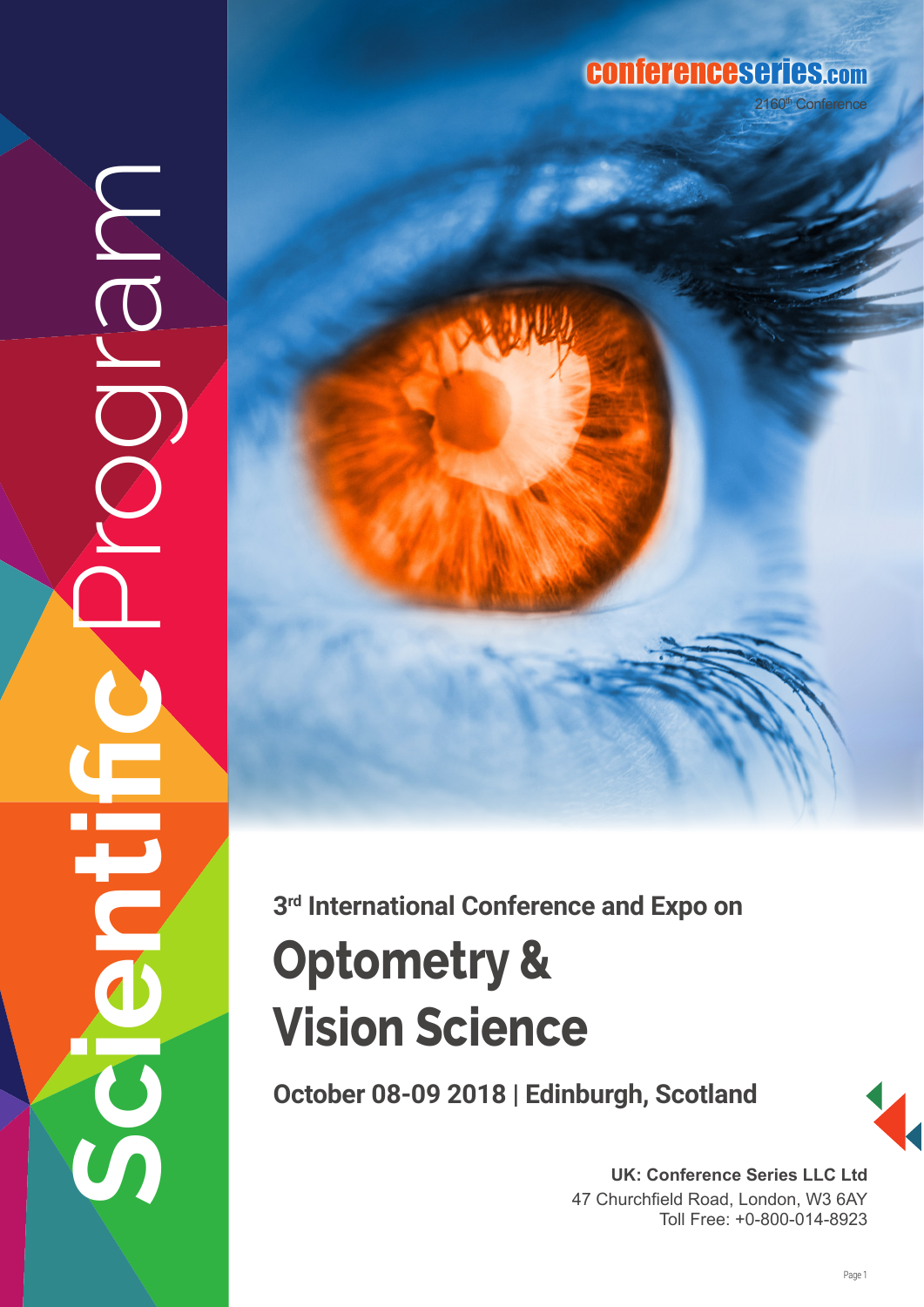

**October 08, 2018** Meeting Hall: **Balvenie Glenmorangie**

**08:00-08:30 Registrations**

## Opening Ceremony **08:30-08:40**

## **Keynote Forum**

**08:40-08:55 Introduction**

**08:55-09:35 Title: Primary retinal detachment: How to treat it best? Ingrid Kreissig,** Heidelberg University, Germany

**09:35-10:15 Title: Peripheral refraction-yes or no! David Berkow, Ulster University, UK** 

## **Group Photo 10:15-10:20**

**Networking & Refreshments 10:20-10:35 @ Academy Lounge** 

 **10:35-11:20 Title: Quiz on diagnostics eye algorithms Mark Wright,** Royal College of Surgeons, Scotland

**Sessions: Neuro Optometry | Glaucoma | Ocular Diseases | Lenses | Retina**

**Chair: Carolyn Carman, University of Houston, USA** 

## **Introduction**

| 11:20-11:45 | Title: Observations in a population with diffuse traumatic brain injury<br><b>Clifford D Brown, Central Alabama Veterans Healthcare System, USA</b>                                |  |
|-------------|------------------------------------------------------------------------------------------------------------------------------------------------------------------------------------|--|
| 11:45-12:10 | Title: Useful clinical pearls for assessing and managing visual impairment in brain injury patients<br><b>Carolyn Carman, University of Houston, USA</b>                           |  |
| 12:10-12:35 | <b>Title: Molecular basis of congenital glaucoma</b><br><b>Chikezie Grand Ihesiulor</b> , University of Manchester, UK<br><b>Udo A Ubani, Abia State University Uturu, Nigeria</b> |  |
| 12:35-13:00 | Title: Prevalence estimates for myopia in children and young people in 2013-2017<br>Silvia Gamboa Saavedra, Centro de Oftalmología Bonafonte, Spain                                |  |
|             | $\overline{1}$ in the Ducel, 19:00, 14:00 $\odot$ Tueleye Dectained.                                                                                                               |  |

**Lunch Break 13:00-14:00 @ Traders Restaurant** 

**14:00-14:25 Title: Is there still a place for the primary care optometrist? Pamela J. Miller,** Southern California College of Optometry, USA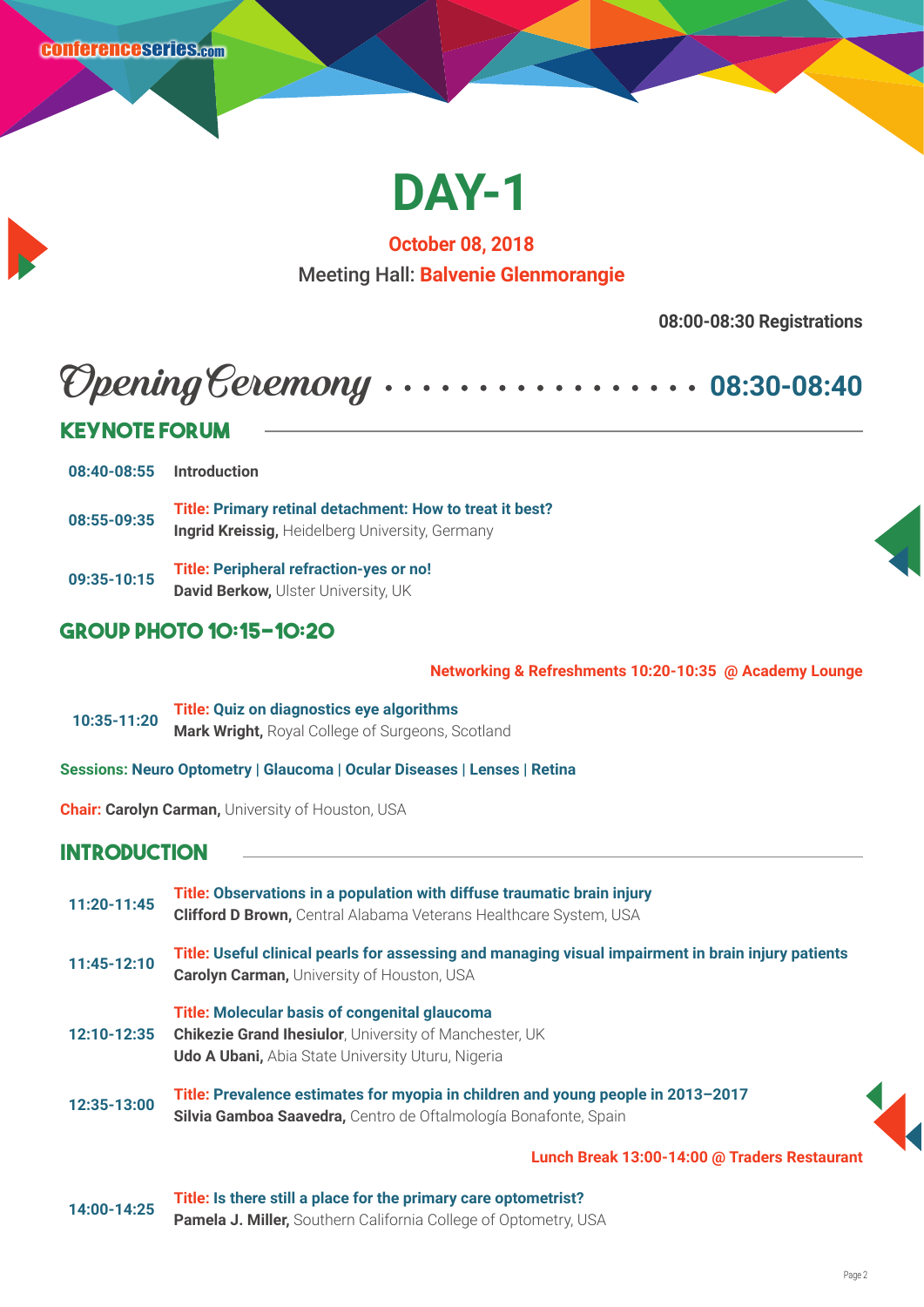



**14:50-15:15 Title: Comparison of the Snellen acuity chart with the spectrum eye care software LogMAR chart amongst children of school going age Thokozile Ingrid Metsing,** University of Johannesburg, South Africa

### **Special Session**

**15:15-16:00 Title: Challenges beyond the phoropter: Part I neuro-eye symposium Julia Pulliam**, St. Louis Healthcare System, USA **Angelina F. Bonner,** VA Illiana Health Care System, USA

**Networking & Refreshments 16:00-16:15 @ Academy Lounge**

## **Panel Discussion**

## **DAY-2**

**Day 2 October 09, 2018**

Meeting Hall: **Balvenie Glenmorangie**

### **Keynote Forum**

- **09:00-09:35 Title: Early detection of macular disease: AMD, DMO and beyond Paul Charles Knox,** Institute of Ageing and Chronic Disease, University of Liverpool, UK
- **09:35-10:10 Title: Mastering the posterior capsule: Thinking out of the bag paradigm change Lisa Brothers Arbisser,** Eye Surgeons Associates, USA

#### **Networking & Refreshments 10:10-10:25 @ Academy Lounge**

### **Special Session**

**10:25-11:10 Title: Challenges beyond the phoropter: Part II retina/OCT symposium Julia Pulliam,** St. Louis Healthcare System, USA **Angelina F. Bonner,** VA Illiana Health Care System, USA

**Sessions: Neuro Optometry | Glaucoma | Ocular Diseases | Lenses | Retina**

**Chair: Nicholas Gidosh,** Lehigh Valley Eye Care Associates, USA

### **Introduction**

- **11:10-11:50 Title: Neuro-optometric rehabilitation of Mild Traumatic Brain Injury (mTBI) Joseph Hallak**, State University of New York, USA **Jeffrey Becker,** Pennsylvania State University, USA
- **11:50-12:15 Title: Toric orthokeratology contact lenses for patients with corneal elevation differences Nicholas Gidosh,** Lehigh Valley Eye Care Associates, USA